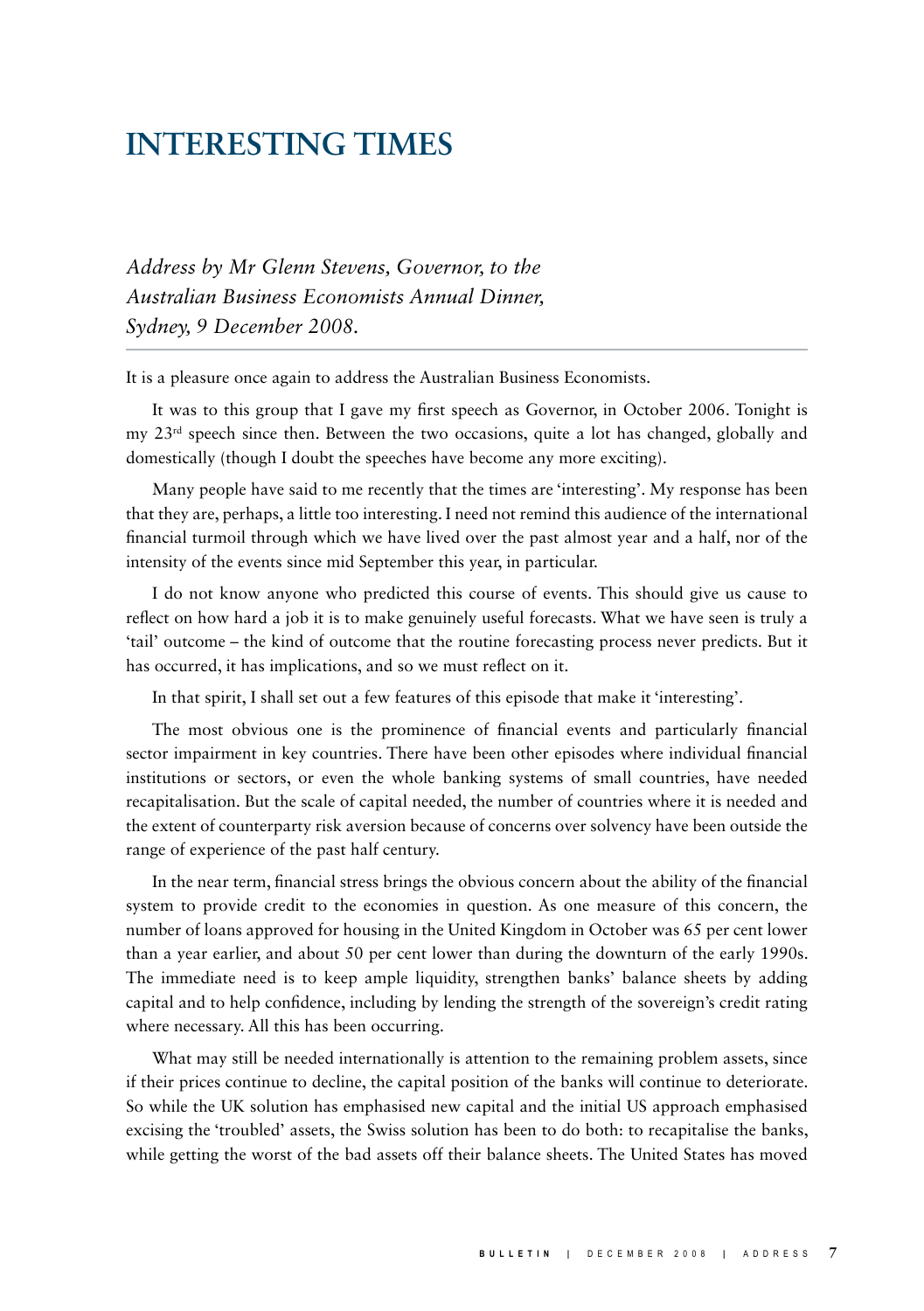in this direction also more recently. Continued efforts to provide clarity on the state of balance sheets is also important. Surely the lingering counterparty risk aversion reflects uncertainty on this score.

Longer term, some of the implications of the past year's events will be seen in the regulatory environment. In those countries where the public purse has had to be used to support bank solvency, it can be expected that there will be significant regulatory reform – and rightly so. The real trick, however, will be to make sure that the reforms are not just knee‑jerk reactions to the symptoms of financial excess – as clear as they are – but well-considered, durable and tractable changes that appropriately contain, but do not crush, the financial system's capacity and appetite to take risk. Certainly, over the past five or so years, too much risk was taken, of the wrong sort. The danger in the next several years, however, will not be too much risk‑taking, but too little. Regulators will want to avoid compounding that.

While the prominence of financial events has been clear, there has also been a set of 'interesting' events in the real economy unfolding at the same time. The fortunes of the Chinese economy are increasingly important, particularly for Australia and other countries in our time zone. The most striking real economic fact of the past several months is not continued US economic weakness, but that China's economy has slowed much more quickly than anyone had forecast. Our own estimates suggest that Chinese industrial production probably declined over the four months to October. Some of this might be attributable to the effects of the Olympics but surely not much. Some of it reflects the weakening in Chinese exports to major countries. But more than that seems to have been occurring. I am not sure that many economic forecasters have fully appreciated this yet. There is every chance that the rate of growth of China's GDP is currently noticeably below the 8 per cent pace that is embodied in various forecasts for 2009.

The Chinese authorities, having sought a slowing of their economy after it was clearly overheating, are now moving policies quickly in an expansionary direction. So there is a good chance that China's economy will be looking stronger in a year's time than it does today. It is important, though, that this is done in the right way – specifically by boosting domestic demand.

China's slowing may be part of a third striking fact, namely, the simultaneity of the weakening in economic activity around the world during recent months.

When this occurs, one is naturally led to look for a common shock. The noticeable slowing in many economies in the June quarter seemed at the time to be attributable to the sharp run-up in oil prices. That rise has now been more than reversed, but the slowing has, if anything, intensified during the past several months. The more recent weakening might be the result of more widespread and intense tightening of credit conditions that has occurred in some of the major countries. But the state of domestic financial sectors differs across countries. In Australia or Japan or much of east Asia or Canada, while credit conditions have become more difficult, the banks are in much stronger condition than in the United States or Europe or the United Kingdom.

One thing that stands out as closely related across countries, however, is the fall in share markets. These changes are to some extent themselves a reflection of a weaker set of expected economic outcomes. But with closely linked financial markets and rapid communication, changes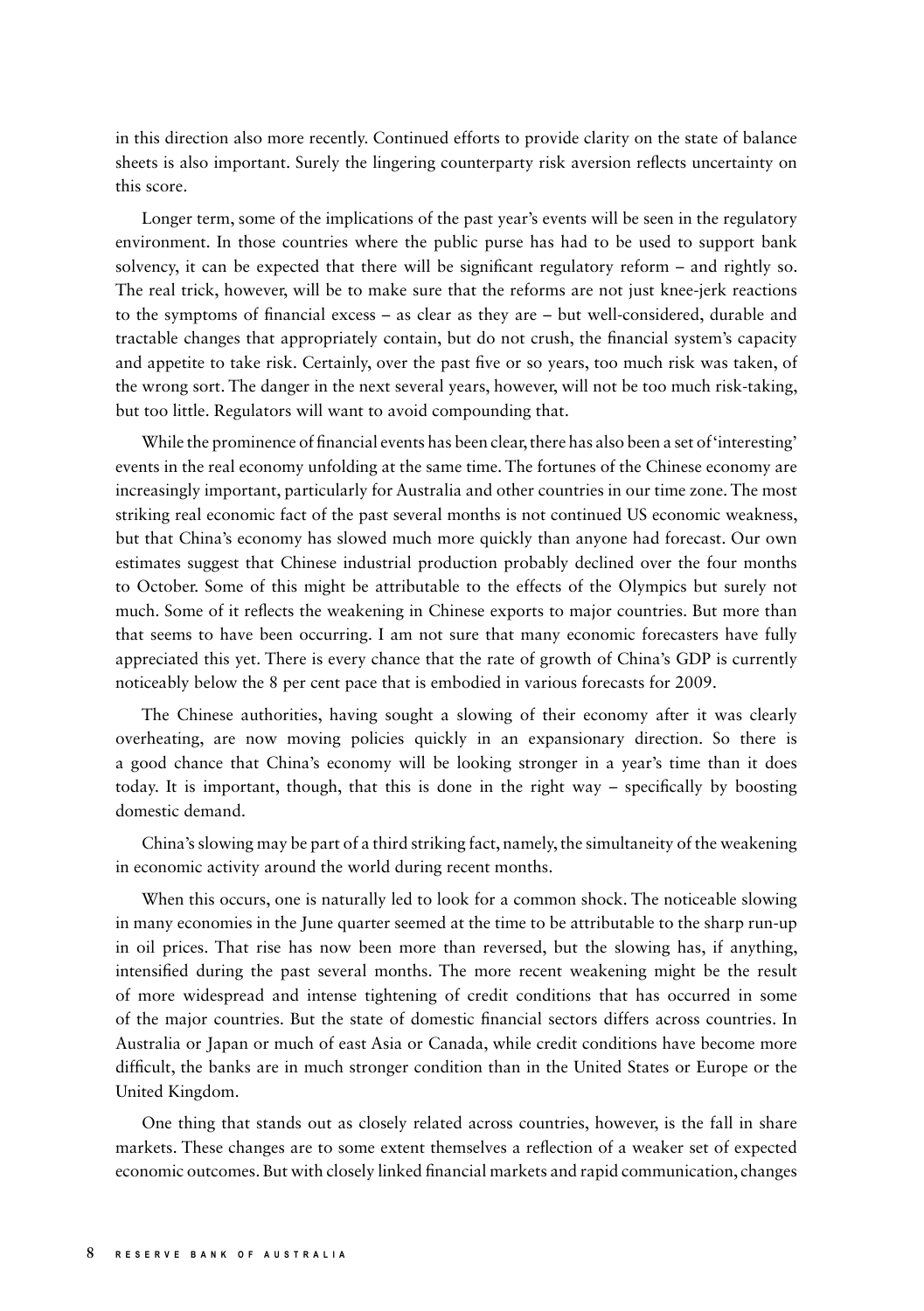in sentiment are transmitted very quickly across countries and it appears that those changes in sentiment are themselves affecting behaviour. People have, understandably, become very uncertain about the outlook and are correspondingly more cautious in their spending behaviour.

In essence, we are now in a period when the essential nature of events is not so much a crisis in the financial system. It is a crisis of confidence on the part of households and businesses, and it is global in nature. Hence the need for actions that are internationally consistent to deal with the situation.

On that score, a fourth 'interesting' feature is the speed with which official institutions seem to be reacting to the economic fallout now unfolding. To take one example, IMF forecasts, and associated policy advice, are being revised more often and faster than I can recall in the past. Perhaps this is simply because of the greater number of international meetings at which the Fund is asked for its view, but my sense is that international official bodies and their domestic counterparts are shifting their assessments unusually quickly as they attempt to grapple with the unfolding situation.

Monetary policy is being eased aggressively around the world. So is fiscal policy. One of the striking features of the recent G-20 meetings was the way the need for fiscal stimulus, where debt levels permitted, was readily agreed between participants, and actively encouraged by the IMF. Of course, agreeing to things in general at a meeting is only the first, and the easiest, step. Actual policies have to be delivered and in a timely and effective – and hopefully consistent – way. I use the word 'consistent' because it is preferable, in my judgment, for action to be broadly consistent and timely, than for it to be precisely co‑ordinated but delayed. It also remains to calibrate the extent of the measures appropriately for the circumstances, which is no easy matter. Nonetheless, it seems to me that all this is happening faster than on previous occasions.

It would not be realistic to suggest that this response has been, or ever could be, so fast and so well targeted that significant near-term weakness in the global economy can be avoided. The data coming in by the day confirm that there is an international downturn taking place, and that it shows every sign of being a deeper one than the rather shallow affair of 2001.

The question is whether we have reasonable grounds to expect that the combination of private and public efforts to address the financial problems, a subsidence of the sheer panic in financial markets and the use of macroeconomic policy to provide stimulus to weak economies will establish sound foundations for a renewed period of expansion beginning some time in 2009.

The inauguration of a new US Administration is a key opportunity. The economic downturn has been deepening during the transition period. But if the new team can announce credible plans to accommodate the required adjustments in the US economy, confidence in medium‑term prospects can be re‑built. This would assist both the US economic recovery and conditions elsewhere.

Thinking ahead, the next international expansion will no doubt have some different characteristics from the previous one. It cannot be based on a continual gearing up by consumers in developed countries and associated asset price escalation. For that reason, neither can it be characterised by the continued large build‑up of balance of payments surpluses by the emerging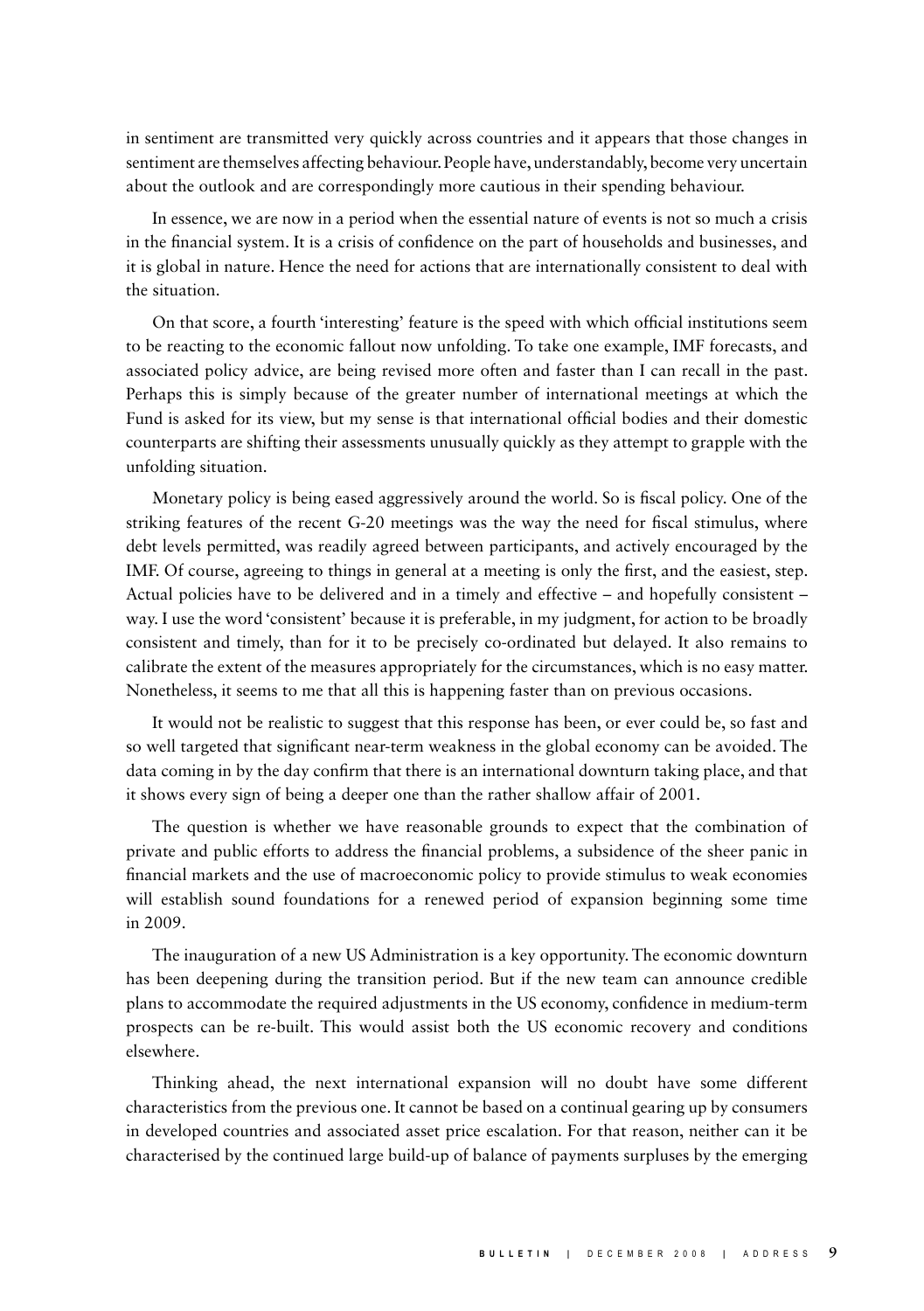world. The secular increase in living standards in emerging countries ought to play a bigger role in driving global demand – and that will depend on appropriate policies in both those countries and the developed world. It looks like there will be a fairly prominent role in the near term, in many advanced countries, for the government sector through the recapitalisation and/or guarantees of banks, or fiscal expansion, or both. But for sustained growth, there will also need to be a role for innovation and prudent risk‑taking in the private sector – even though, at present, that is in retreat.

Turning closer to home, the Australian economy has seen a significant change in circumstances over the past six months. The biggest terms of trade boom in half a century is over, and has partly unwound. I still think that China's emergence is far from complete and that, as a result, the terms of trade will be higher on average than they were until a few years ago. But over the next year they will be well below their peak.

Our households, like those elsewhere, have observed financial turmoil and a decline in share prices and have become more cautious. Consumer spending, which slowed significantly in the period from about February to June as interest rates and petrol prices rose, has remained slow since, even as interest rates and petrol prices have fallen significantly. I think we can expect that households will be more cautious about debt over the next couple of years. Business investment and government spending have remained pretty strong – so that domestic demand was still 4 per cent higher in the latest data than a year earlier. But businesses are currently in the process of scaling back plans for investment and hiring. This is partly in response to slower consumer demand, but the dramatic change of view about international conditions and the general uncertainty reflected in financial market prices are surely playing a major role. So in the period ahead, private demand could look weaker than it has for some years.

What then do we need to be doing to ensure as far as we can that the period of weakness is brief, and that prospects for longer-term sustainable growth are maintained?

Of course, we cannot change the course of the world economy. But we can keep our own house in order to maximise our chances of good performance. On this score, as I have remarked before, Australia has scope to use macroeconomic policy to support the economy in the weak part of the cycle. That scope was earned by being prepared to run budget surpluses and run down public debt when revenues were strong, and by raising interest rates to contain inflation when the economy overheated.

The scope to ease policies is now being used. On the fiscal side, the 'automatic stabilisers' will reduce the budget surplus as the economy weakens, cushioning the economy in the process. That is what they are designed to do. There has also been a front‑loaded, discretionary easing that is starting to arrive in recipients' bank accounts this week. Of course, a good deal of this may be saved, but even if it is, that presumably takes the place of private saving that would otherwise have been done over a longer period, so it brings forward the point at which households become confident enough to lift spending. Also on the fiscal front, there is no reason why worthwhile public investment decisions that are currently planned should not proceed, as long as they really are worthwhile.

On the monetary front, interest rates right across the spectrum have fallen. Some fairly elementary calculations suggest that, as a result of the decline in interest rates that has occurred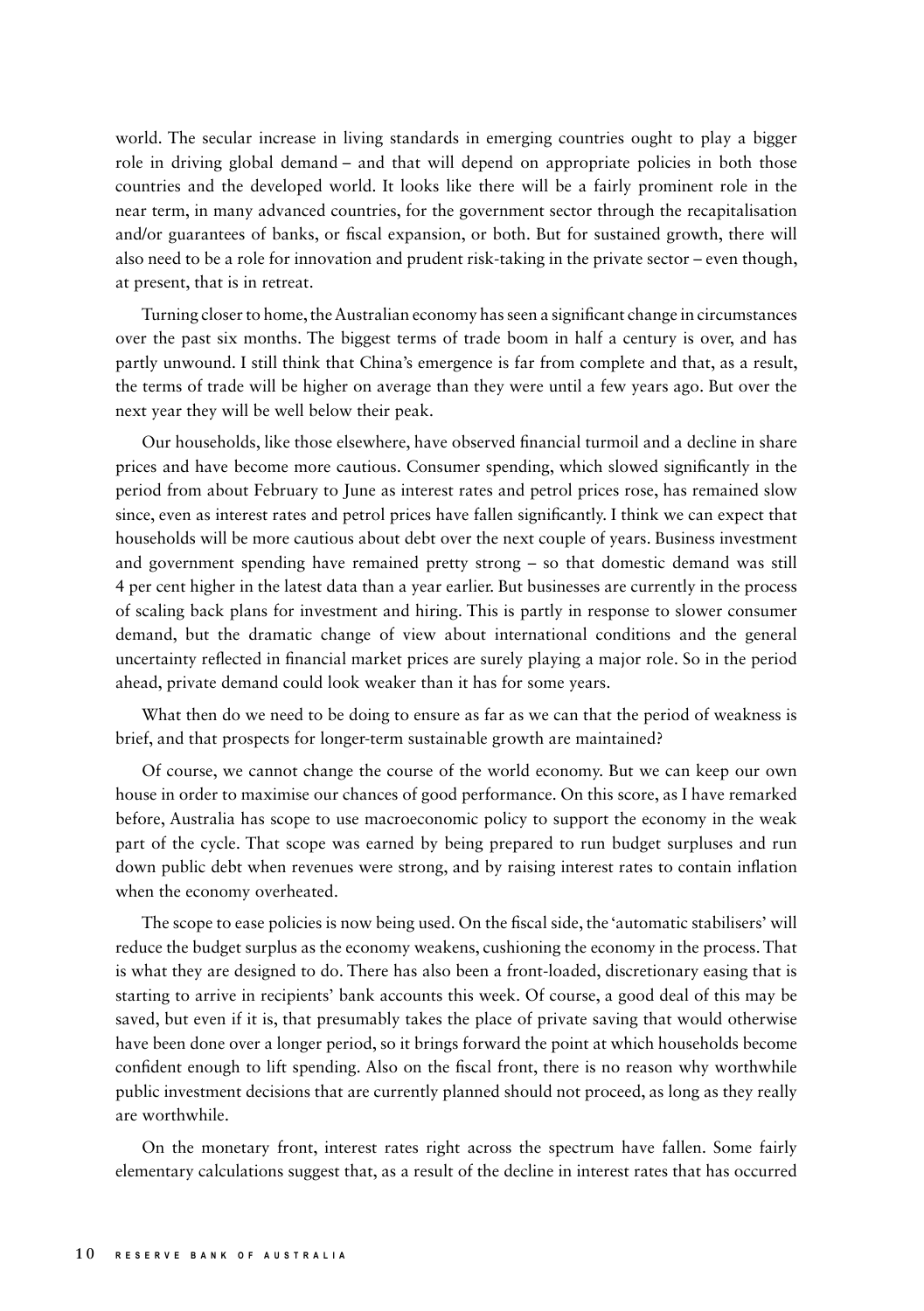already, the fall in the household sector's gross debt-servicing burden will be almost 3 per cent of household income. This is roughly equal to that seen in the early 1990s, when the cash rate fell from 18 per cent to 4.75 per cent. But on that occasion it took two and a half years; this time it will take place over about four or five months. The decline in borrowing costs for businesses has generally been smaller and slower to appear, but there has been some faster pass‑through of the most recent reduction in the cash rate. These transmission channels of monetary policy are still operating in Australia, unlike in some other countries.

In addition, the exchange rate is playing its normal role of adjusting to changed circumstances in a way that stabilises the economy. It has declined by about  $25$  per cent in trade-weighted terms since mid year, just about the largest movement we have seen in such a short period.

These are quite big changes. They will take time to have their full effect, but they will be making a significant difference to conditions over the next year. There is scope to do more with macroeconomic policy settings, if needed, given the strength of the public accounts at the federal level, and the outlook for declining inflation. In assessing whether more is needed, and if so, how much, we will naturally need both to maintain a close watch on the data and to remember the extent of stimulus that is still in the pipeline as a result of past actions.

Other supportive factors include the state of the financial system. This has been said many times but bears repeating. Of course credit conditions for some sectors, notably property, have tightened. And overall, credit to business is rising much more slowly now than a year ago. But even so, over the three months to October, credit provided by intermediaries rose at an annualised pace of about 12–13 per cent. On a broader definition, which includes capital market raisings, the pace was about 9 per cent. Both numbers are actually a bit higher than they were around mid year. In most developed countries, this would be considered a very satisfactory pace (if not a little fast). Credit growth to households has recently been very slow, by historical standards, at about 4 to 5 per cent. Margin loans in particular are contracting quickly as people reduce their leverage. Lending for housing is starting to pick up now, however, from the early impact of interest rate reductions. Australian banks, having raised very large quantities of deposits in the past couple of months, are now turning back to offshore markets, making use of the government guarantee. They do not appear to have had much trouble raising capital from private markets when they wanted it. Overall, while not without its difficulties, this situation remains a much better one than seen in a number of other countries.

These are the key elements of handling the cyclical episode. Longer term, performance will depend on the quality of investment, both public and private, on productivity–increasing innovation and reform, and on getting the right balance on regulation. All that is hard, but at various times over the past couple of decades, Australia has made considerable progress in these areas, and has a pretty good record overall of responding to the need for change, especially in times of adversity. There is no reason we should not maintain that record.

As I said at the outset, we are indeed living through 'interesting' times. They are tough times, for businesses, financial markets, households and policy-makers. Given the global situation, we have a very difficult period to negotiate. But we can negotiate it. The long-run prospects for the Australian economy have not deteriorated to the extent that some people may presently be